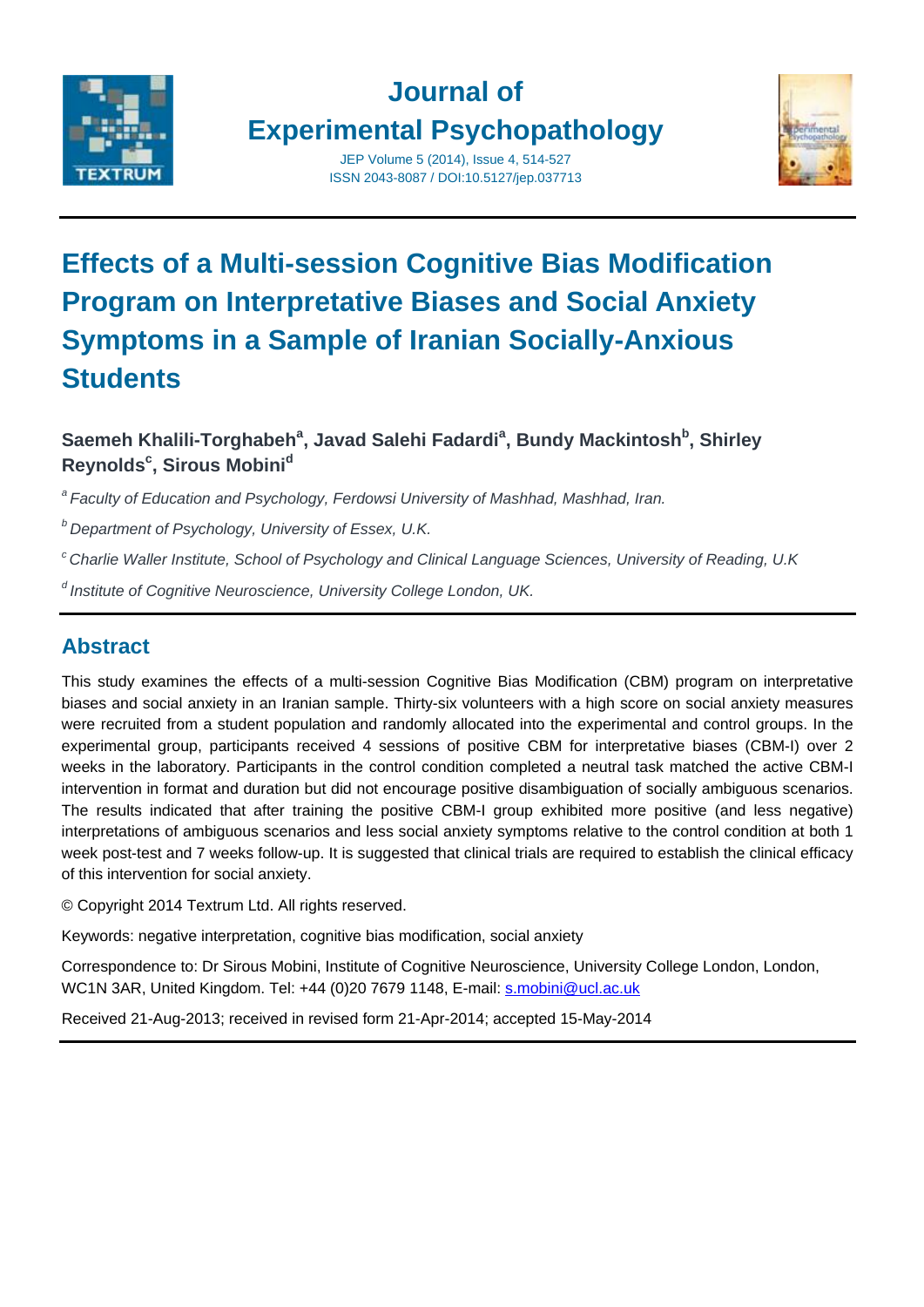# **Table of Contents**

[Introduction](#page-1-0) [Method](#page-3-0) **[Participants](#page-3-1)** [Measures](#page-3-2) [Fear of Negative Evaluation Scale \(FNE, Watson & Friend, 1969\):](#page-3-3) [Social Avoidance and Distress Scale \(SADs, Watson & Friend, 1969\):](#page-3-4) *Beck's Depression Inventory-II* [\(BDI-II, Beck, Steer, & Brown, 1996\):](#page-3-5) [Recognition test](#page-4-0) **[Interventions](#page-4-1)** [Cognitive Bias Modification to Induce Positive Interpretation \(Mathews & Mackintosh, 2000\)](#page-4-2) [CBM-I Control Condition](#page-5-0) [Design](#page-5-1) [Procedure](#page-5-2) [Apparatus](#page-6-0) [Data Analysis](#page-6-1) **[Results](#page-6-2)** [Baselines measures](#page-6-3) [Interpretative bias](#page-6-4) [Social Anxiety](#page-9-0) **[Discussion](#page-9-1) [Conclusions](#page-11-0)** [References](#page-11-1)

# <span id="page-1-0"></span>**Introduction**

Social anxiety disorder (SAD) is one of the most prevalent anxiety disorders with life-time prevalence of 12.1% (Kessler, Berglund, Demler, Jin, & Walters, 2005) and has a very poor rate of recovery (Bruch, Fallon, & Heimberg, 2003). Individuals with social anxiety have a markedly poor quality of life, similar to that of depressed out-patients (Wittchen & Beloch, 1996). For example, students with social anxiety leave school earlier than their peers (Stein & Kean, 2000) and have lower educational attainment and a higher risk of being unemployed (e.g., Katzelnick & Greist, 2001). Moreover, people with social anxiety are more often engaged in jobs below their level of qualification (see Fehm, Pelissolo, Furmarkc, & Wittchen, 2005 for a review).

People with social anxiety might define their social fears abstractly as an apprehensive response to individuals or to social situations involving a number of people (Stravynski, 2007). They normally live with this debilitating problem for most of their lifetime, despite the fact that they often have to confront social situations and rarely receive negative feedback. It is assumed that negative biases in processing social information impair these individuals' ability to learn from non-threatening social situations resulting in maintaining their social anxiety (Heinrichs & Hofmann, 2001; Hirsch & Clark, 2004). Consistent with this view, a number of studies using Western populations have shown that socially-anxious individuals tend to interpret ambiguous social information in a more negative (or less positive) manner (Amir, Beard, & Bower, 2005; Hertel, Brozovich, Joormann, & Gotlib, 2008; Huppert, Pasupuleti, Foa, & Mathews, 2007; Stopa & Clark, 2000). This biased information processing is consistent with the cognitive models of social anxiety suggesting that biases towards negative information play a key role in vulnerability to social anxiety (e.g., Clark & McManus, 2002; Ledley & Heimberg, 2006).

Given the existence of negative cognitive biases in social anxiety, it is important to examine whether they are amenable to any interventions (Mobini & Grant, 2007). It is generally assumed that negative cognitive biases in anxiety operate outside of awareness and are relatively automatic and habitual (Beck & Clark, 1997; Mathews & Mackintosh, 1998). In recent years, there have been some attempts to develop interventions which can directly target these habitual cognitive biases. Mathews and Mackintosh (2000) developed a Cognitive Bias Modification for Interpretative bias (CBM-I) paradigm in which participants were trained during a number of trials to consistently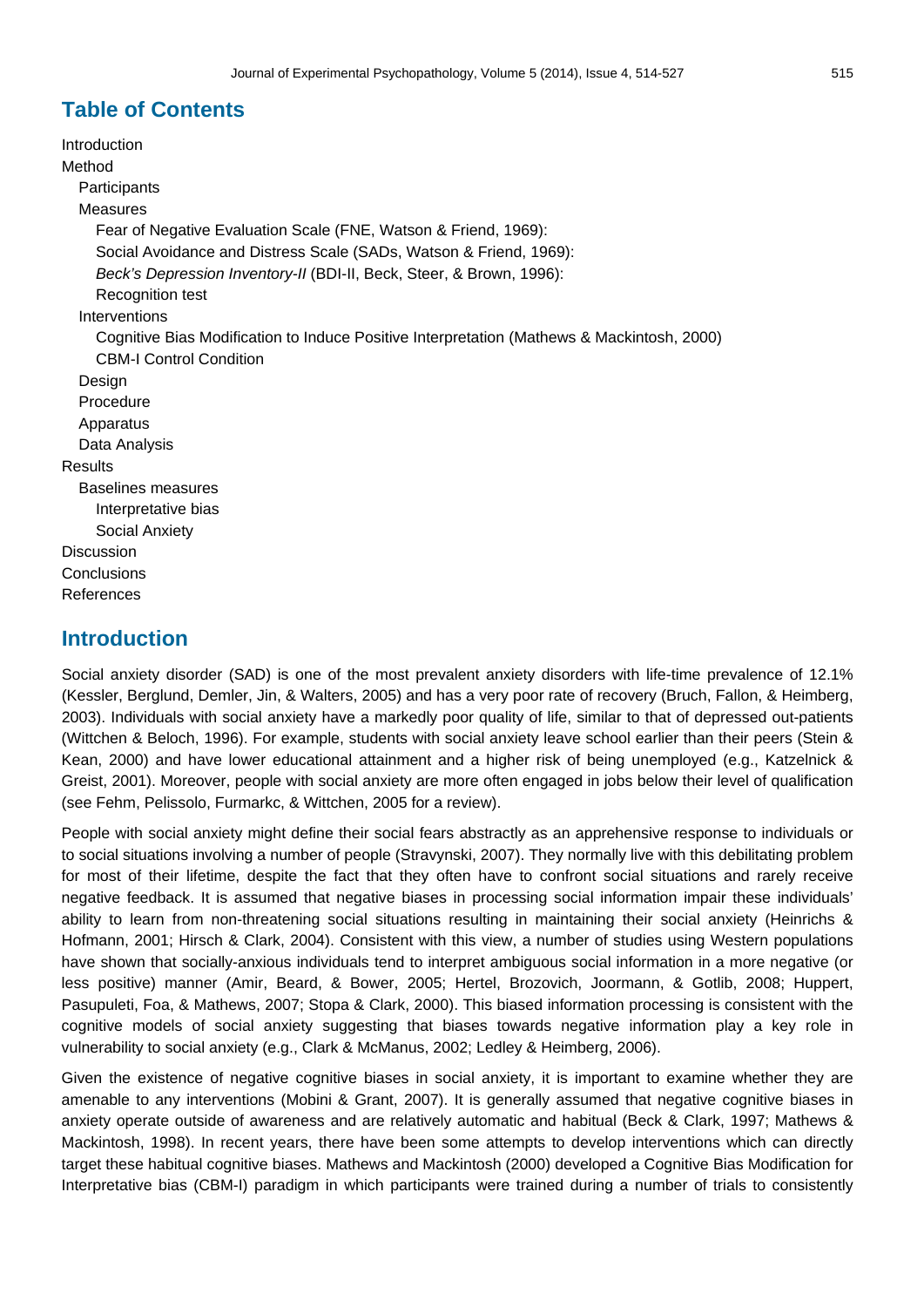resolve emotionally ambiguous scenarios in a positive or negative direction. Subsequently, laboratory studies have developed a number of CBM interventions to directly modify interpretative biases associated with anxiety via repeated practice on computerized cognitive tasks (see Beard 2011 for a recent review). This line of research demonstrates that it is possible to experimentally train interpretative biases in healthy volunteers (e.g., Mackintosh, Mathews, Yiend, Ridgeway, & Cook, 2006; Mathews & Mackintosh, 2000; Yiend, Mackintosh, & Mathews, 2005) and in a clinical sample of anxious participants (Brosan, Hoppitt, Sillence, Shelfer, & Mackintosh, 2011).

Thus far, a few published studies using different methods of cognitive bias modification have examined the effects or this computerised task on modifying interpretative biases and reducing anxiety in non-clinical or clinical social anxiety (e.g., Amir & Taylor, 2012; Beard & Amir, 2008; Beard, Weisberg, & Amir, 2011; Bowler, Mackintosh, Dunn, Mathews, Dalgleish, & Hoppitt, 2012; Mobini, Mackintosh, Illingworth, Gega, Langdon, & Hoppitt, 2014; Murphy, Hirsch, Mathews, Smith, & Clark, 2007; Turner, Hoppitt, Hodgekin, Mackintosh, & Fowler, 2011). In a randomised controlled trial (RCT), Amir & Taylor (2012) used a word–sentence association task in which patients with social anxiety decided whether a word implying a threatening or benign meaning was related to an ambiguous social scenario. The results revealed that this Interpretation Modification Program (IMP) significantly decreased threat interpretations and clinician-rated social anxiety symptoms from pre- to post-assessment relative to the control group, although no effects on self-rated social anxiety symptoms were reported. Moreover, 3 months follow-up assessments revealed that IMP participants' clinician-rated symptoms were maintained after completing the training, suggesting that the beneficial effects of training were enduring. However, Amir and Taylor (2012) did not conduct follow-up assessments in the control condition.

In recent RCT study, Salemink and colleagues (Salemink, Kindt, Rienties, & van den Hout, 2014) examined the effects of internet-based CBM-I in patients with anxiety disorders (panic disorder, social anxiety and generalised anxiety disorder) with 3 months follow-up for both for the CBM-I training group as well as the placebo-control condition. The results showed that anxious patients who received online positive CBM-I training developed more positive (and less negative) interpretations than control patients. However, as there was not baseline (pre-test) assessment of interpretive bias, it was not possible to determine the actual change in interpretive bias in this study. Furthermore, Salemink et al. (2014) reported that CBM-I training had no specific effects on emotions and both training and control conditions showed a decrease in trait anxiety, depressive mood, and psychological distress at post-test and this decrease was maintained at 3 month follow-up. As the authors acknowledged, in this study patients suffered from different anxiety disorders and the scenarios were not matched to the specific concerns of each anxiety condition. This later limitation might explain some of the inconclusive findings in this study.

In a recent study, Mobini et al. (2014) investigates the effects of a single session of a text-based cognitive bias modification program on modifying interpretative biases in socially-anxious participants. In this positive CBM-I training participants were trained during a number of trials to consistently resolve ambiguous social situations in favour of either positive or neutral outcomes via completion of word stems (Mathews & Mackintosh, 2000). The results revealed that this method of positive interpretation training increased positive interpretations of ambiguous social scenarios and reduced anxiety symptoms relative to a control condition. Taken together, there seems to be growing literature suggesting that it is possible to induce benign interpretations in socially-anxious individuals and reduce social anxiety symptoms (see Mobini, Reynolds, & Mackintosh, 2013 for a review).

One of the limitations of previous studies is that the CBM-I paradigms used in these studies have been developed and used mainly in Western countries. Research suggests that culture can influence various aspects of cognition including attribution style (e.g., Morris & Peng, 1994) and memory and reasoning (D'Andrade, 1995). However, it is also clear that there are substantial similarities in clinical presentations of anxiety disorders among people from different cultural background. For example, cognitive models of anxiety disorders have directed attention to the role of cognitive processing mechanisms (e.g., Beck, Emery, & Greenberg, 1985; Mathews & MacLeod, 1994; Williams, Watts, MacLeod, & Mathews, 1997). It seems that these underlying cognitive mechanisms, mainly manifested as negative information processing, are universal experiences across various cultures (Thakker & Durrant, 2001). While research indicates that the existence of negative attentional biases in anxiety disorders follows a universal pattern (see Bar-Haim, Lamy, Pergamin, Bakermans-Kranenburg, & van IJzendoorn, 2007; Mobini & Grant, 2007), only one published study has investigated interpretation biases in anxiety disorder using a non-Western sample (Fu, Du, Au, & Lau, 2013). In a recent study with a Chinese sample, Fu and colleagues found that adolescent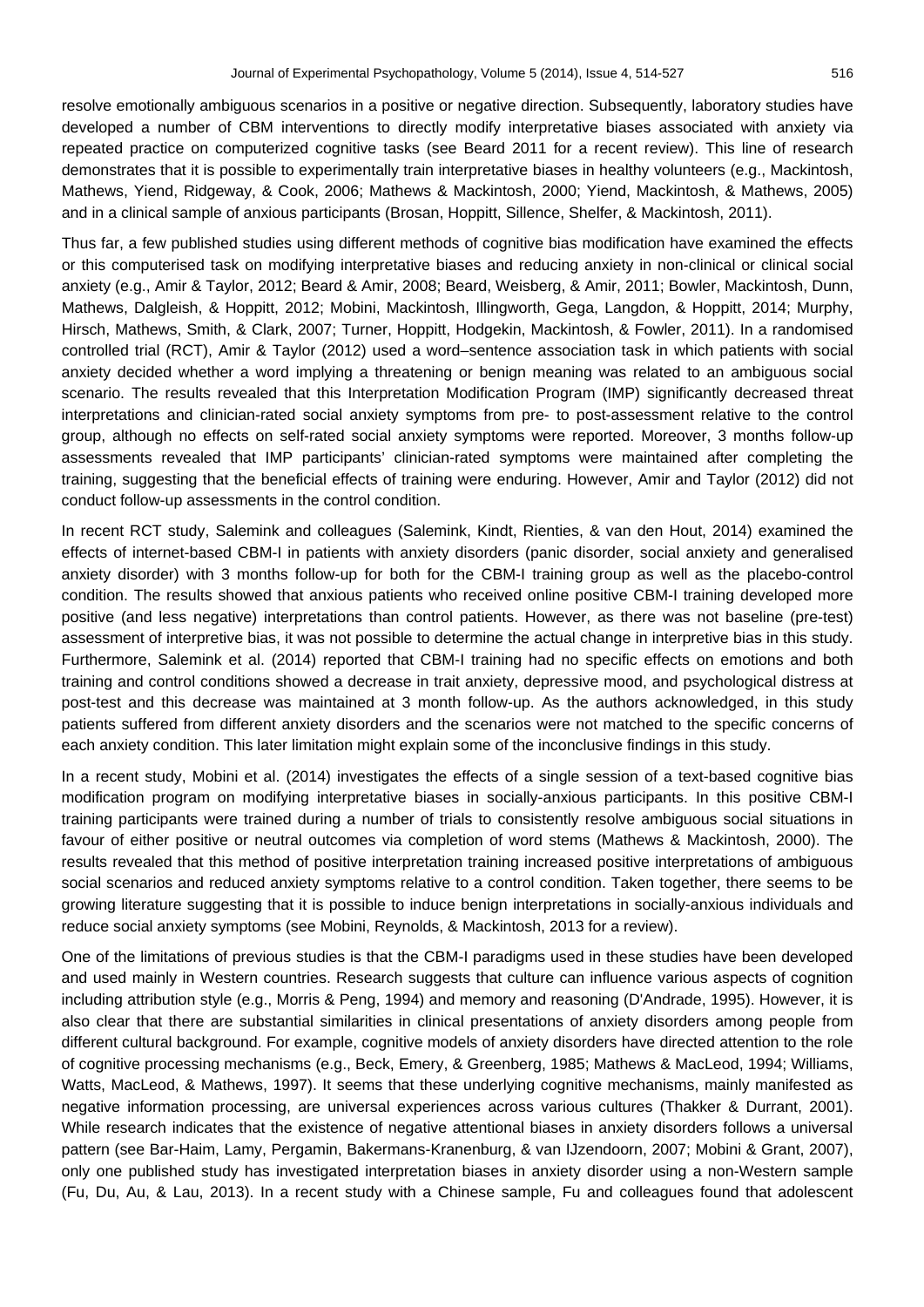patients with generalized anxiety and social anxiety disorders who received positive CBM-I interpreted new ambiguous scenarios less negatively than the neutral training group although training effects on mood were absent (Fu et al., 2013). The present study is another study which uses a non-Western sample of socially-anxious adult individuals and examines the effects of CBM-I on interpretation biases. While the cognitive models of anxiety disorders suggest a universal pattern of biased information processing, it is of particular interest to examine further whether such biases in a non-Western sample are amenable to changes via CBM-I. We adopted a CBM-I paradigm used in Mobini et al. (2014) and translated the scenarios to Farsi language with some cultural adaptions (see below).

Taken together, the present study has two main advantages as compared to previous CBM-I studies. First, it is the first CBM-I study which examines the generalisability of CBM-I effects on interpretation biases and social anxiety in a non-Western adult population with social anxiety. Second, there seems to be a few long-term follow-up studies in the current CBM-I research and the present study aims to examine whether CBM-I changes in interpretative biases and social anxiety will be observed over a long-term period (7 weeks follow-up) in a sample of non-Western socially-anxious participants. It was hypothesised that the positive CBM-I training would increase positive interpretations of ambiguous social scenarios at 1 week post-test and 7 weeks follow-up as compared to the control condition. We also hypothesised that the positive CBM-I training would decrease social anxiety symptoms at 1 week post-test and 7 weeks follow-up relative to a control condition.

## <span id="page-3-0"></span>**Method**

## <span id="page-3-1"></span>**Participants**

Thirty-six socially-anxious participants were selected for the study from a student population at the Ferdowsi University of Mashhad in Iran. In total, 137 volunteers were screened for the study and those students who scored 17 or higher on the Fear of Negative Evaluation (FNE) (Stopa & Clark, 2001) and 12 or higher on the Social Avoidance and Distress Scale (SADs) (Watson & Friend, 1969) were invited to take part in the main study. All participants were native Farsi speakers. They were randomly assigned into either an experimental (positive CBM-I) group or a control (neutral CBM-I) group. One of the participants in the control group dropped out of the study. The demographic information for participants in each group is depicted in Table 1.

#### <span id="page-3-2"></span>**Measures**

#### <span id="page-3-3"></span>**Fear of Negative Evaluation Scale (FNE, Watson & Friend, 1969):**

The FNE comprises 30 true–false items that refer to expectation and distress related to negative evaluation from others in social situations. A cut-off score of 17 on the FNE has been shown to be associated with high social anxiety (Stopa & Clark, 2001). Psychometric properties of this scale in a sample of Iranian socially-anxious students have been reported as follows; test-retest reliability *r* = .88, Cronbach's Alpha = .86, construct validity, *r =*  .75, and concurrent validity, *r* = .56 (Sarafraz, 2007, Unpublished dissertation data). In the present study, Cronbach's alpha was .92, indicating a high internal consistency for this measure.

#### <span id="page-3-4"></span>**Social Avoidance and Distress Scale (SADs, Watson & Friend, 1969):**

The SADs comprises of 28 true/false items measuring features associated with social anxiety such as distress, discomfort, fear, and anxiety, and the avoidance of social situations. Psychometric properties of the SADs in a sample of Iranian socially-anxious students have been reported as follows; test-retest reliability *r* = .83, Cronbach's Alpha = .90, construct validity, *r* = .75, concurrent validity, *r* = .62 (Mahmodi, Godarzi, Taghavi, & Rahimi, 2010). In the present study, Cronbach's alpha was .91, indicating a high internal consistency for this measure.

#### <span id="page-3-5"></span>*Beck's Depression Inventory-II* **(BDI-II, Beck, Steer, & Brown, 1996):**

The BDI-II is a commonly used 21-item measure of physical, emotional, cognitive, and behavioral symptoms of depression. We used this measure to exclude participants with scores of 29 or above indicating 'severe' levels of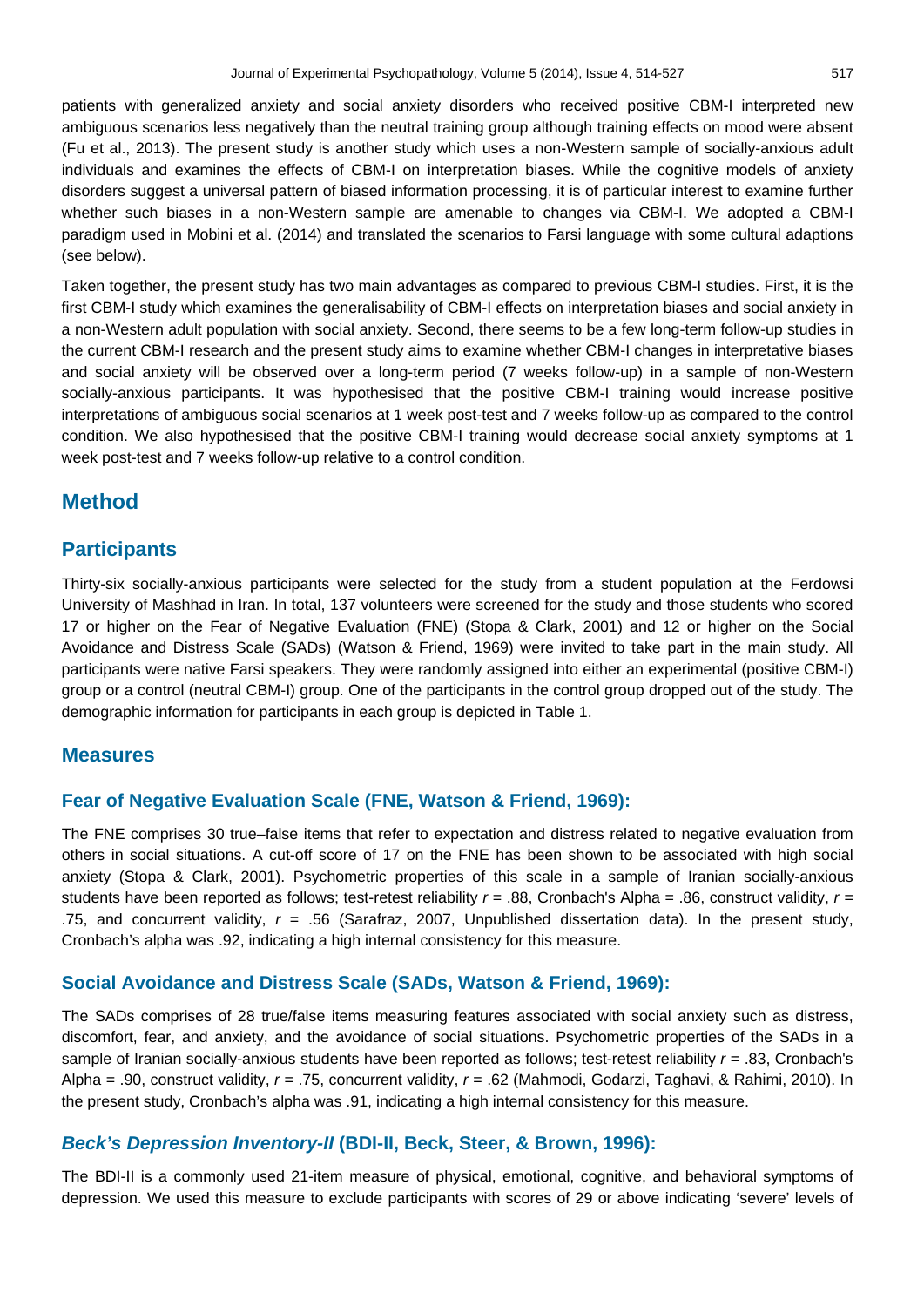depression (Beck et al., 1996). This measure was included to minimize the impact of low mood on participants' interpretations of social scenarios (Holmes, Lang, & Shah, 2009). A study with Iranian students has reported internal consistency (Cronbach's Alpha = .87) and acceptable test-retest reliability (*r* = .74) for the BDI-II-Farsi version (Ghassemzadeh, Mojtabai, Karamghadiri, & Ebrahimkhani, 2005). In the present study, Cronbach's alpha was .82, indicating a high internal consistency.

#### <span id="page-4-0"></span>**Recognition test**

Interpretative bias was tested individually using a text-based encoding task which has been widely used in a number of studies investigating interpretative biases in anxiety (e.g., Hertel et al., 2008; Mackintosh et al., 2006; Mathews & Mackintosh, 2000; Mobini et al., 2014). A recent study demonstrated that this recognition test was capable of differentiating between high and low levels of neuroticism (Salemink & van den Hout, 2010).

The materials for interpretative bias test were adopted from Mobini et al., (2014) and translated from English to Farsi language with some content modifications according to the Iranian culture and social norms. For examples, words such as pub, wedding reception, Sunday lunch, and partner were translated to Farsi versions and the names of locations were replaced with some local names. This content modification was carried out very carefully to make the social scenarios more suitable for the Iranian culture. The modified task was piloted with two groups of sociallyanxious ( $n = 30$ ) and non-anxious students ( $n = 30$ ). The results showed that the modified task could differentiate the two groups for the positive interpretations,  $F(1, 58) = 37.43$ ,  $p = .001$ ; and negative interpretations,  $F(1, 58) =$ 49.74,  $p = .001$ ). The modified interpretative bias test was used in the present study.

In total, 45 passages were randomly allocated into three sets and matched with regard to some themes related to social interaction and social performance. Each set of the interpretative bias task consisted of 10 social scenarios and 5 neutral (fillers) scenarios. To ensure that interpretative bias was not assessed with identical stimulus materials across all three phases of the study and in order to prevent the habituation effect due to using repetitive passages, three sets (A, B, C) of the interpretative bias task were individually used across three phases, i.e. pretest, post-test, and 7 weeks follow-up, in a counter-balanced order.

In this computerized task, participants were presented with ambiguous social scenarios and instructed to imagine themselves in the situation while reading each description as if they were actually there. Each scenario ended ambiguously to allow participants to apply their own spontaneous interpretation to the meaning of the passage. After all the scenarios were presented, participants were presented with four different interpretations of each scenario, one at a time. Two of these four items were target sentences matching the positive and negative meanings of the text. The remaining two were foils, which did not match the text but were positively and negatively valenced. Foils were included in order to assess any wider valence priming effects of training indicating a potential response bias for endorsing any information of a certain emotional valence. Participants were asked to rate each sentence according to how closely it corresponded in meaning to what was described in the preceding scenario. The recognition ratings were collected using a 4-point Likert scale ranging from 1 *(very different in meaning)* to 4 *(very similar in meaning).*

#### <span id="page-4-1"></span>**Interventions**

## <span id="page-4-2"></span>**Cognitive Bias Modification to Induce Positive Interpretation (Mathews & Mackintosh, 2000)**

CBM-I was a text-based computerized task aimed at systematically training individuals to interpret emotionally ambiguous information in a particular direction. The present study adopted the procedure used by Mathews and Mackintosh (2000) in which participants were trained during a number of trials to consistently resolve (via completion of word stems) ambiguous situations in favor of either positive or neutral outcomes, depending on the training condition. The training materials were translated from English to Farsi and modified according to the Iranian culture and social norms. For example, words such as Christmas, partner, pub, and bowling were replaced with Farsi words such as Nowrouz (Persian New Year), wife/husband or fiancée, café, and volleyball, respectively, and the content of each scenario was modified accordingly. We also replaced the Western countries and cities with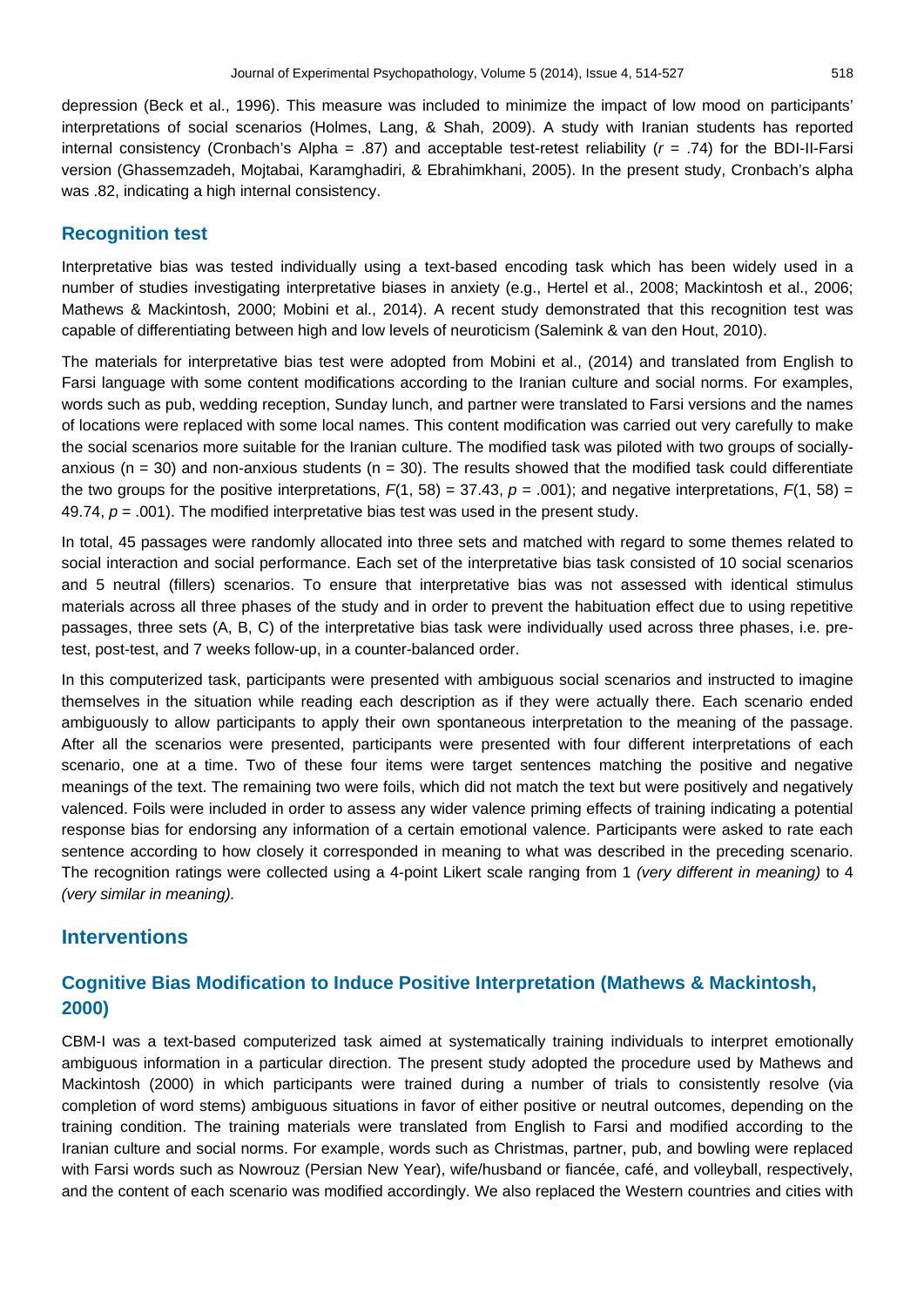Middle Eastern countries and Iranian cities. The modified Farsi CBM-I version was piloted with a small number of socially-anxious volunteers before being used in the present study. A postgraduate clinical psychology student, the experimenter, translated all the scenarios from English to Farsi, and two qualified clinical psychologists familiar with both languages in the United Kingdom and Iran checked the compatibility of scenarios in both versions. This was to ensure that the passages in the Farsi version are matched to the English version in meaning.

In total, 160 ambiguous social scenarios were used in the positive CBM-I training. These passages were randomly allocated into 4 sets with 40 in each set (A, B, C, D) and presented in a counterbalanced order for all participants. There were 4 block of 10 scenarios for each session, presented in a randomised order. Each scenario was presented in 4 lines and participants were instructed to imagine themselves in the situation while reading each passage as if they were actually there. The imagery technique used here was consistent with Holmes and colleagues' findings that mental imagery is more effective than verbal training in inducing positive mood (Holmes, Mathews, Dalgleish, & Mackintosh, 2006). Each passage was designed to stay emotionally ambiguous until the last word (presented as a fragment, e.g., fri--d-y) which resolved the passage in a positive way (*friendly*). The participants' task was to complete the fragmented word by keying the first missing letter. When participants provided their answers the final word appeared on the computer screen. An example of the CBM-I positive training is "You take your mother in-law into town to do some shopping and on the way, put on your favourite radio station. You are sure that she found the music ag--e-b-e (*agreeable*).

#### <span id="page-5-0"></span>**CBM-I Control Condition**

In this control condition, the passages were similar to those used in the CBM-I training condition, with the critical exception that these passages did not communicate ambiguous scenarios, amenable to positive or negative interpretation, but unambiguous scenarios that are all emotionally neutral in tone. The final word fragment yields words that provide a meaningful emotionally neutral completion to these unambiguous emotionally neutral scenarios. An example of a control passage is *"Having finished painting the lounge, you invite friends around to dinner. When they arrive you greet them and then go to fetch some drinks from the fridge in the k--ch-- (kitchen)"*.

## <span id="page-5-1"></span>**Design**

The design of the study was a mixed experimental design with type of treatment (Positive CBM-I vs. Control neutral CBM-I) as a between-subjects factor and measures of interpretative biases and social anxiety symptoms at three time intervals (pre-test, 1 week post-test, and 7 weeks follow-up) as within-subject factors.

## <span id="page-5-2"></span>**Procedure**

Following the receipt of the completed FNE and SADs and demographic information such as age and gender, 36 participants who met eligibility criteria were invited to the Psychology laboratory at the Department of Psychology, Ferdowsi University of Mashhad in Iran. There was a one-week gap between the screening and pre-test phases. Participants were given an information sheet and signed a consent form prior to taking part in the study. The aim of the study described as 'research on comprehension of social situations and learning to cope with social events'. The study followed a single blind procedure and participants were not aware of the training conditions they were assigned to. Using a computer-generated randomization method, participants were randomly assigned into one of two conditions, i.e. the experimental CBM-I condition and the Control (neutral CBM-I) condition. At pre-test, participants completed the interpretative bias assessment for 20 minutes. At the treatment (training) phase, the experimental group received the positive CBM-I training for 4 non-consecutive days over 2 weeks and the control group received neutral CBM-I training with a testing and training schedule identical to that of the positive CBM-I training. Thus, all participants completed 4 training sessions, each positive or neutral CBM-I session lasting approximately 40 minutes. The first CBM-I (and control) training session was carried out 10 minutes after the interpretative bias test but the remaining 3 more training sessions were carried out separately in non-consecutive days in the same laboratory. At post-test, after 1 week of the last training session all participants returned to the laboratory and completed the interpretative bias assessment and social anxiety measures (FNE and SADs). At 7 weeks follow-up, participants returned to the laboratory and completed the interpretative bias assessment and both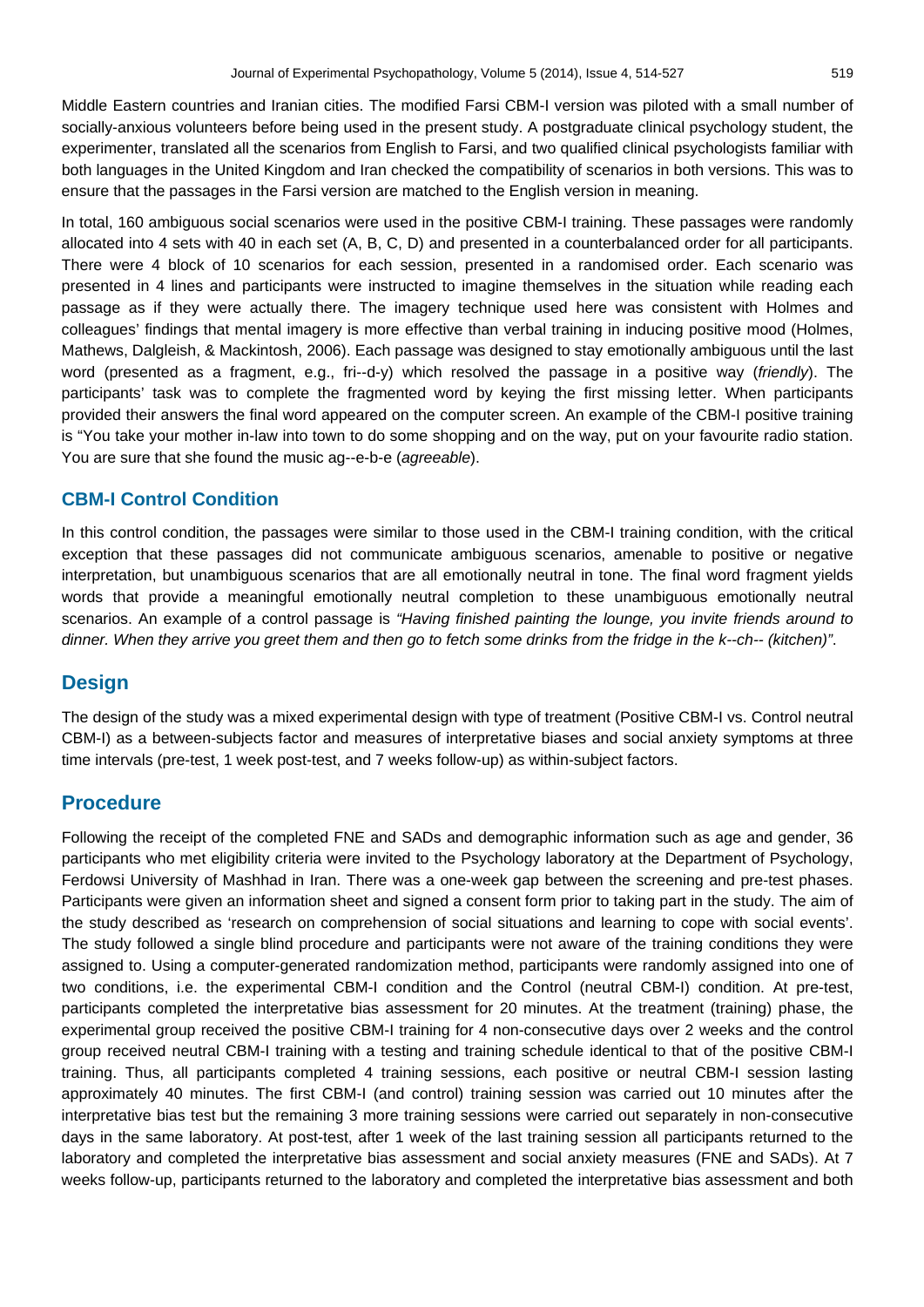social anxiety scales. In the end, the participants were debriefed about the main purpose of the study and were thanked for their participation. In accordance with ethical guidelines the control group volunteers were given either an opportunity to take part in the positive CBM-I program or psychological treatment for social anxiety offered at the University's Psychology Clinic.

#### <span id="page-6-0"></span>**Apparatus**

The interpretative bias measure and CBM-I training tasks were programmed using Super Lab Pro Software with Farsi alphabets. The final programs were presented on a PC laptop with 15" display. The computer recorded the participants' answers after each key press.

## <span id="page-6-1"></span>**Data Analysis**

The data from 18 participants in the positive CBM-I and 17 in the control group were analysed. The data from the interpretative bias assessment (recognition test) and social anxiety scales at three times (pre-test, 1 week post-test, and 7 weeks follow-up) were the focus of our statistical analysis and subjected to the Analysis of Variance (ANOVA) and *t*-tests using SPSS software.

## <span id="page-6-2"></span>**Results**

#### <span id="page-6-3"></span>**Baselines measures**

Table 1 summarises the baseline data for each group. An independent *t*-test revealed no difference between the positive CBM-I training and control group on the depression (BDI-II) scores, CBM-I M (SE) = 17.06 (2.34) vs. Control M (SE) = 15.47(1.58),  $t(33)$  = .58,  $p = 0.57$ . Further independent *t*-tests revealed no significant differences between these groups on the FNE with CBM-I M (SE) = 24.56 (.88) vs. Control M (SE) = 24.06 (.86), *t*(33) = .21, p = .90, and on the SADs with CBM-I M (SE) = 18.00 (1.18) vs. Control M (SE) = 17.76 (1.16), *t*(33) = .14, *p = .*89.

| Table 1. Demographic information and baseline measures for each group. |  |  |
|------------------------------------------------------------------------|--|--|
|------------------------------------------------------------------------|--|--|

|                   | <b>CBM-I</b> ( $n = 18$ )<br>Control ( $n = 17$ ) |                          |
|-------------------|---------------------------------------------------|--------------------------|
|                   | Mean (SE)                                         | Mean (SE)                |
| Age               | 23.28 (.58)                                       | 22.44 (.77)              |
| Gender (%female)  | 70.50                                             | 64.70                    |
| Ethnicity         | Iranian (Farsi speakers)                          | Iranian (Farsi speakers) |
| FNE:              | 24.56 (.88)                                       | 24.06 (.86)              |
| SAD <sub>s:</sub> | 18.00(1.18)                                       | 17.76 (1.16)             |
| BDI-II            | 17.06 (2.34)                                      | 15.47 (1.58)             |

<span id="page-6-4"></span>Note: FNE: Fear of Negative Evaluation; SADs: Social Avoidance and Distress Scale; BDI-II: Beck Depression Inventory (II)

#### **Interpretative bias**

One of the main aims of the present study was to test whether the positive CBM-I training could lead to more positive interpretations of the ambiguous situations. Therefore, participants' recognition ratings of disambiguated versions of the final sentences of the test scenarios were the main measure of interest to show the persistence of any training effects. The program was designed such that participants were forced to enter a 1 - 4 rating before proceeding to the next sentence. Consequently, there were no errors or omissions within this section of the data. Mean ratings for each participant were calculated across the four different sentence types as interpretative bias scores: negative target, positive target, negative foil, and positive foil. Three bias scores for each participant (Pretest, 1 week Post-test, 7 weeks Follow-up) were calculated by subtracting the mean recognition rating for the negative targets from the mean recognition ratings for the positive targets. This gave each participant three bias scores that could range from -3 to + 3, with a negative score indicating a less positive (or negative) bias and a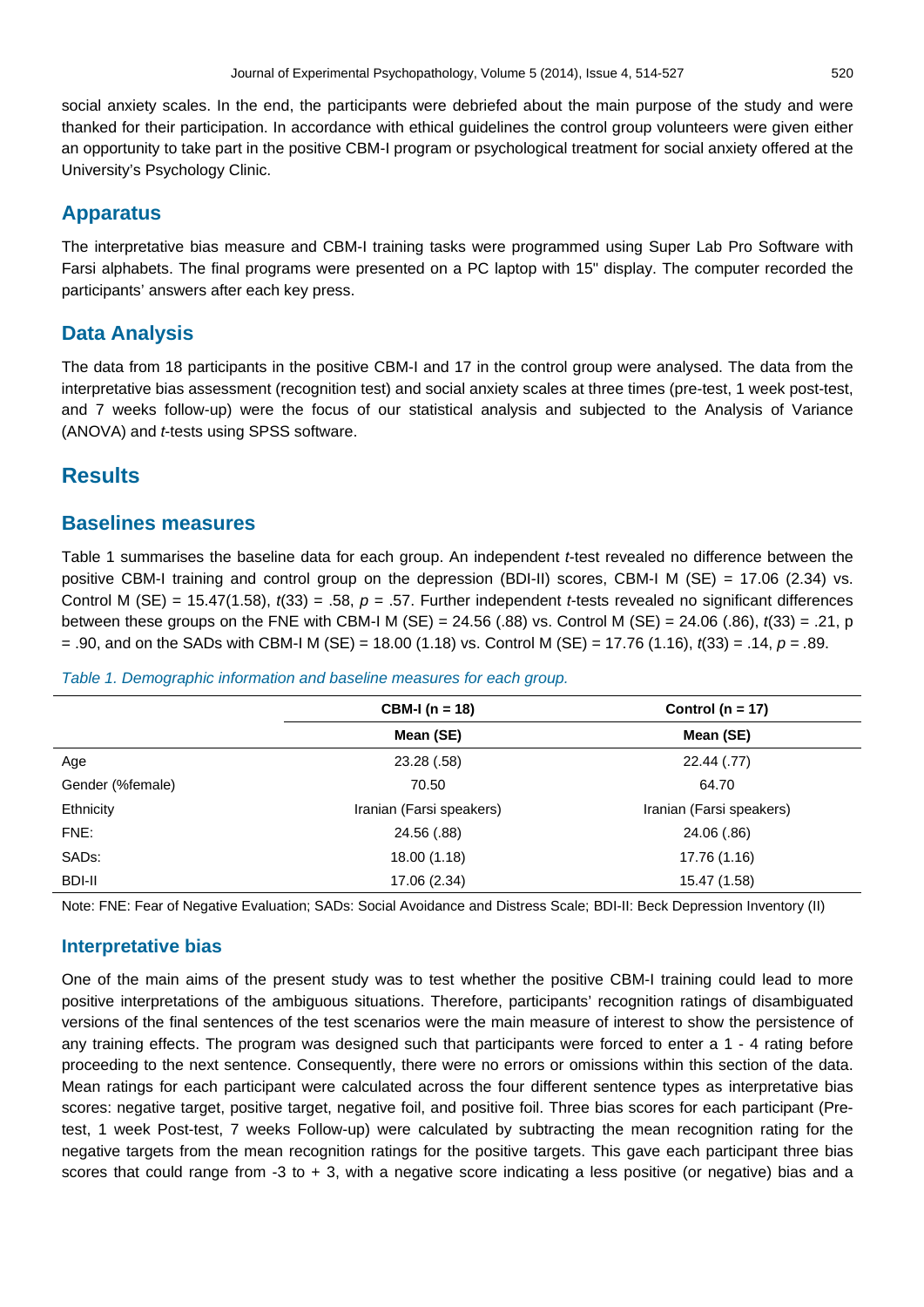positive score representing a positive bias. Similar bias scores were calculated by subtracting the mean recognition rating for the negative foils from the mean recognition ratings for the positive foils.

Table 2 summarises the bias scores for target and foil sentences for each group at pre-test, 1 week post-test, and 7 weeks follow-up. It was hypothesised that socially-anxious individuals in the positive CBM-I condition would demonstrate an increase in positive interpretations (and reduction in negative interpretations) of ambiguous scenarios as compared to the control condition. To test this hypothesis, the mean values of bias scores were entered into a repeated measure three-way mixed  $(2 \times 3 \times 2)$  ANOVA with Group (CBM-I, Control) as a betweensubjects factor and Time  $(1 = pre-test, 2 = post-test, and 3 = follow-up)$ , Sentence Type (targets vs. foils), as withinsubjects factors. The results indicated a significant main effect of Group,  $F(1, 33) = 28.52$ ,  $p < .001$ ,  $\eta^2 = .46$  and a significant three-way interaction effect, Time  $\times$  Sentence Type  $\times$  Group,  $F(2, 66) = 21.98$ ,  $p < .001$ ,  $n^2 = .40$ . To follow up this significant interaction, planned post hoc comparisons using Fisher's Least Significance Difference (LSD) were conducted to locate the sources of the significance. This planned post hoc *t*-test revealed a significant reduction in the negative bias scores for targets from pre-test  $(M = -.48)$  to 1 week post-test  $(M = 1.16)$ ,  $t(66) =$ 5.37, *p* < .01, and from pre-test (M = -.48) to 7 weeks follow-up (M = 1.50) *t*(66) = 8.04, *p* < .01 in the CBM-I group. No such differences were observed for targets from pre-test (M = -.42) to 1 week post-test (M = -.28), *t*(66) = .65, *p* = .25, and from pre-test (M = -.42) to 7 weeks follow-up (M = -.22), *t*(66) = 1.12, *p* = .15 in the control group. Similar comparisons revealed no significant differences for foils across the 3 times in the CBM-I or control groups  $t(66) \le 1$ .

*Table 2. Means (M) and standard errors (SE) of bias scores for the target and foil sentences for each group at pretest, 1 week post-test, and 7 weeks follow-up (N = 35). Negative scores represent less positive interpretations of ambiguous social scenarios and positive scores represent more positive interpretations of these scenarios.*

|                   | <b>CBM-I</b> | Control     | $F_{(1, 33)}$ | p<   | d    |
|-------------------|--------------|-------------|---------------|------|------|
|                   | M (SE)       | M (SE)      |               |      |      |
| <b>Pre-test</b>   |              |             |               |      |      |
| Targets           | 48 (.14)     | 42 (.15)    | .31           | .58  | ۰    |
| Foils             | .29(.08)     | .11(.14)    | 1.03          | .22  | ۰    |
| 1 week Post-test  |              |             |               |      |      |
| Targets           | 1.16(0.17)   | $-.28(.13)$ | 43.16         | .001 | 2.23 |
| Foils             | .39(.12)     | .21(.10)    | 1.12          | .25  | ٠    |
| 7 weeks Follow-up |              |             |               |      |      |
| Targets           | 1.50(.22)    | $-.22(.12)$ | 44.51         | .001 | 2.26 |
| Foils             | .42(.17)     | .27(.11)    | 1.31          | .20  | ۰    |

Note: d: Between-group Cohen's effect size estimates.

To further analyse between-group differences, the bias change scores were subjected to one-way ANOVA. The results revealed no significant between-groups differences on bias scores for targets *F*(1, 33) = .31, *p* = .58 and foils  $F(1, 33) = 1.53$ ,  $p = 0.22$  at pre-test indicating that the baseline scores did not differ significantly between the experimental and control groups. However, there were significant differences on targets between two CBM-I and control groups at 1 week post-test and 7 weeks follow-up, *F*(1, 33) = 43.16, *p* < .001, *d* = 2.23 and *F*(1, 33) = 44.51, *p* < .001, *d* = 2.26 respectively. No such between-group differences were observed for the foil sentences at both post-test and 7 weeks follow-up, *F*(1, 33) = 1.12, *p* = .25 and *F*(1, 33) = 1.31, *p* = .20, respectively (see Table 2). These results indicate that changes in bias scores were limited to the target sentences.

In addition to biases scores, recognition ratings (positive and negative interpretations) of targets and foils were subjected to further analysis to identify the direction of the changes. Table 3 shows recognition ratings separately for positive and negative interpretations of target and foil sentences across three times. To examine changes in the interpretations of ambiguous scenarios we conducted a 4-way ANOVA with groups as between-subjects factor and time (pre-test, post-test and follow-up), valence (positive vs. negative) and type of sentences (targets vs. foils) as between-subjects factor. The results showed a 4-way Group × Time × Valence × Type of Sentence interaction, *F*(2,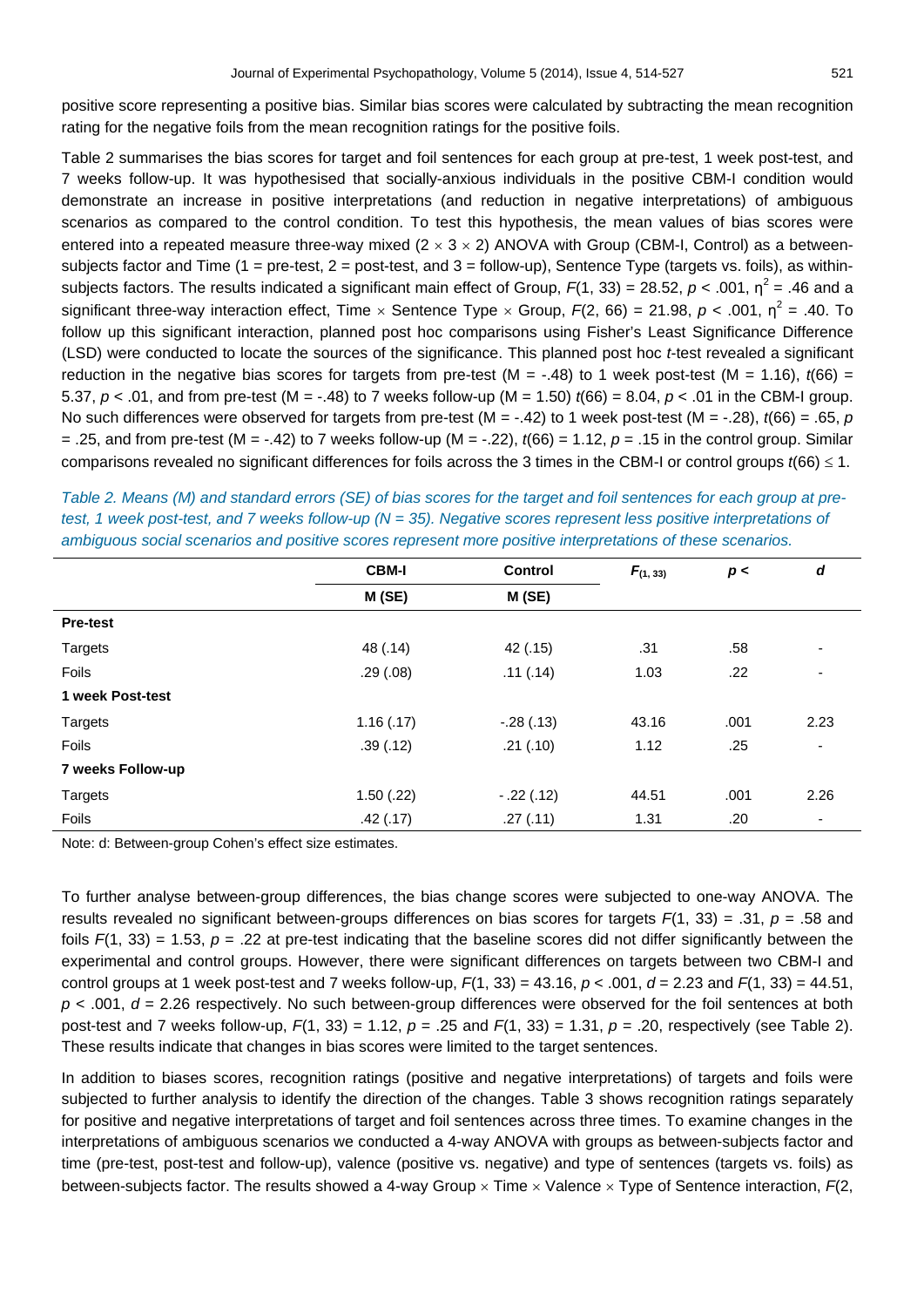66) = 25.26,  $p < .001$ ,  $n^2$  = .43. To further investigate this interaction effect, between-groups comparisons were carried out using LSD post-hoc. The results showed that after training participants in the CBM-I group endorsed positive targets significantly more than those of the Control group at both post-test,  $t(1, 33) = 4.42$ ,  $p < .001$ ,  $d =$ 1.44 and 7 weeks follow-up,  $t(1, 33) = 5.57$ ,  $p < .001$ ,  $d = 1.66$  (see Table 3 for Means). Similarly, after training participants in the CBM-I group endorsed negative targets significantly less than those of the Control group at both post-test, *t*(1, 33) = 5.92, *p* < .001, *d* = 2.18 and 7 weeks follow-up, *t*(1, 33) = 6.71, *p* < .001, *d* = 2.19 (see Table 3 for Means). No significant changes in valence rating between two groups were observed for the foil sentences, t values  $\leq 1.42$ .

#### *Table 3. Means (M) and standard deviations (SD) of recognition ratings for the target and foil sentences for each*

|                         | <b>CBM-I</b> | Control    | $t_{(33)}$ | p<        | d    |
|-------------------------|--------------|------------|------------|-----------|------|
|                         | M(SD)        | M(SD)      |            |           |      |
| <b>Pre-test</b>         |              |            |            |           |      |
| <b>Positive Targets</b> | 2.20(.49)    | 2.32(.54)  | .85        | <b>NS</b> |      |
| <b>Negative Targets</b> | 2.68(.40)    | 2.74(.41)  | .86        | <b>NS</b> |      |
| Positive Foils          | 2.15(.53)    | 2.14(.52)  | .07        | <b>NS</b> |      |
| <b>Negative Foils</b>   | 1.86(.37)    | 2.03(0.43) | 1.21       | <b>NS</b> |      |
| 1 week Post-test        |              |            |            |           |      |
| <b>Positive Targets</b> | 3.01(.49)    | 2.39(.38)  | 4.42       | .001      | 1.44 |
| <b>Negative Targets</b> | 1.84(.36)    | 2.67(.40)  | 5.92       | .001      | 2.18 |
| Positive Foils          | 2.13(.51)    | 2.01(.52)  | .86        | NS.       |      |
| <b>Negative Foils</b>   | 1.73(.43)    | 1.82(.47)  | .64        | <b>NS</b> | ۰    |
| 7 weeks Follow-up       |              |            |            |           |      |
| <b>Positive Targets</b> | 3.17(.61)    | 2.39(.32)  | 5.57       | .001      | 1.66 |
| <b>Negative Foils</b>   | 1.67(0.42)   | 2.61(.44)  | 6.71       | .001      | 2.19 |
| Positive Foils          | 2.32(.48)    | 2.12(.48)  | 1.42       | NS.       |      |
| <b>Negative Targets</b> | 1.90(.48)    | 1.85(.45)  | .36        | <b>NS</b> |      |

*group at pre-test, 1 week post-test, and 7 weeks follow-up (N = 35).* 

Note: d: Between-group Cohen's effect size estimates; NS: Non-significant.

Furthermore, paired t-tests were used to compare the changes in recognition ratings for both targets and foils from pre-test to post-test and to follow-up. The results showed significant increases in positive interpretations of targets from pre-test (M = 2.20) to post-test (M = 3.01), *t*(17) = 7.94, *p* < .001 and to follow-up (3.17), *t*(17) = 5.79, *p* < .001 in the CBM-I group. In contrast, negative interpretations of targets reduced significantly from pre-test (M = 2.68) to post-test (M = 1.84), *t*(17) = 7.46, *p* < .001 and to follow-up (M = 1.67), *t*(17) = 8.18, *p* < .001 in the CBM-I group. Similar paired *t*-tests comparisons did not reveal any significant changes in the recognition ratings of both positive and negative targets from pre-test to post-test and to follow-up in the Control group, *t* values = .21 – 1.20. No significant changes were observed in the recognitions ratings of positive or negative sentences from pre-test to post-test and to follow-up in both CBM-I and Control groups, *t* values = .12 - .96.

Taken together, these results suggest that after training participants in the positive CBM-I condition endorsed positive interpretations of ambiguous scenarios more and negative interpretations less than pre-test ratings as compared to the control group. This indicates that positive CBM-I training produced changes in both directions including an increase in endorsement of positive interpretations and a reduction in negative interpretations of ambiguous scenarios.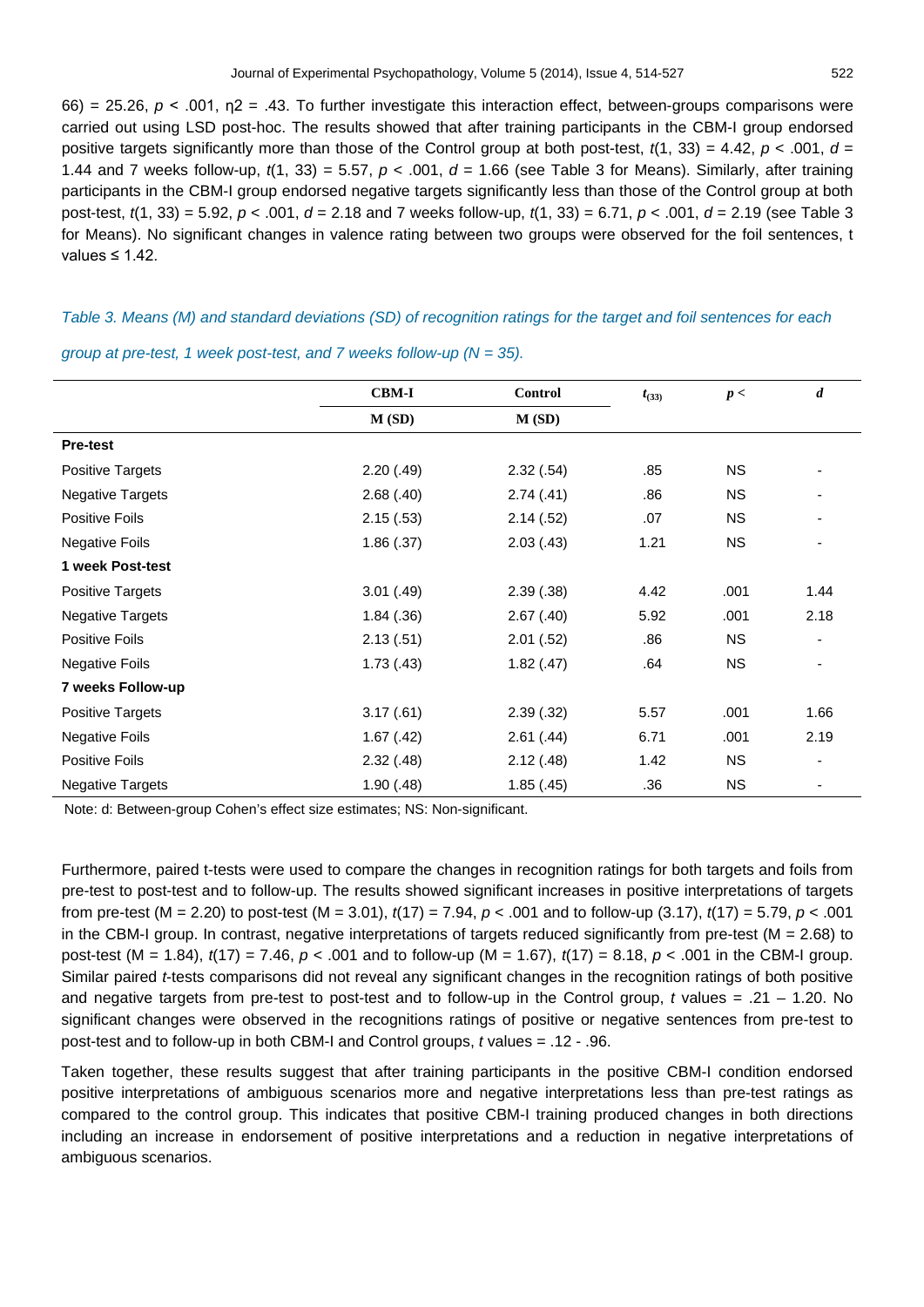#### <span id="page-9-0"></span>**Social Anxiety**

Table 4 summarises the means of the Fear of Negative Evaluation (FNE) and the Social Avoidance and Distress Scale (SADs) for each group at pre-test, 1 week post-test, and 7 follow-up. The means of FNE were subjected to a two-way ANOVA  $(2 \times 3)$ , with the Group (CBM-I vs. Control) as a between-subjects factor and 3 times (pre-test, post-test, and follow-up) as within-subject factors. There was a significant group effect  $F(1, 35) = 9.70$ ,  $p < .01$ ,  $n^2 =$ .23 and group by time interaction effect  $F(2, 68) = 12.92$ ,  $p < .001$ ,  $\eta^2 = .28$ . To follow up this significant interaction, planned post hoc comparisons using Fisher's Least Significance Difference (LSD) were conducted to locate the sources of the significance. The LSD *t*-test revealed significant differences in the mean values of FNE between the CBM-I and Control groups at 1 week post-test, *t*(68) = 5.62, *p* < .01, *d* = 1.15 and 7 weeks follow-up, *t*(68) = 6.44, *p*   $< .01, d = 1.30.$ 

Similarly, a two-way ANOVA was used to analyse the mean values of the Social Avoidance and Distress Scale across three times for each group. The results showed a significant group effect  $F(1, 35) = 5.27$ ,  $p < .01$ ,  $n^2 = .12$ and group by time interaction effect  $F(2, 68) = 9.53$ ,  $p < .001$ ,  $\eta^2 = .23$ , both indicating a medium effect size. The planned post hoc (LSD) *t*-test revealed significant differences in the means values of SADs between the CBM-I and Control groups at 1 week post-test, *t*(68) = 3.45, *p* < .05, *d* = .67 and 7 weeks follow-up, *t*(68) = 5.92, *p* < .01, *d* = 1.13.

#### *Table 4. Means and Standard Deviations of the Fear of Negative Evaluation (FNE) and Social Avoidance &*

|                   | CBM-I $(n = 18)$ | Control $(n = 17)$ | p < | $\boldsymbol{d}$ |
|-------------------|------------------|--------------------|-----|------------------|
|                   | M(SD)            | M(SD)              |     |                  |
| <b>Pre-test</b>   |                  |                    |     |                  |
| <b>FNE</b>        | 24.56 (4.73)     | 24.06 (3.55)       | .90 |                  |
| <b>SADS</b>       | 18.00 (4.86)     | 17.76 (4.80)       | .85 |                  |
| 1 week post-test  |                  |                    |     |                  |
| <b>FNE</b>        | 17.56 (6.02)     | 24.53 (5.09)       | .01 | 1.15             |
| <b>SADS</b>       | 13.00(5.11)      | 16.41 (5.94)       | .05 | .67              |
| 7 weeks Follow-up |                  |                    |     |                  |
| <b>FNE</b>        | 16.72 (6.12)     | 24.71 (4.84)       | .01 | 1.30             |
| <b>SADS</b>       | 11.24(5.51)      | 17.47 (5.87)       | .01 | 1.13             |
|                   |                  |                    |     |                  |

*Distress Scale (SADS) for each group at 1 week post-test and 7 weeks follow-up.*

Note: d: Between-group Cohen's effect size estimates.

In addition to between-groups comparisons, the paired *t*-tests revealed significant reductions on the FNE scores for the experimental group from pre-test to 1 week post-test,  $t(18) = 4.62$ ,  $p < .001$ ,  $d = 1.56$  and from pre-test to 7 weeks follow-up  $t(18) = 5.0$ ,  $p < .001$ ,  $d = 1.45$ . No such differences were observed for the control group,  $t(17) \le 1$ . Similarly, paired t-tests revealed significant reductions on the SADs scores for the CBM-I group from pre-test to 1 week post-test, *t*(18) = 3.53 *p* < .01, *d* = 1.00, and from pre-test to 7 weeks follow-up *t*(18) = 6.25, *p* < .001, *d* = 1.31. No such differences were observed for the control group  $t(17) \leq 1$ .

Taken together, these results suggest that the positive CBM-I training reduced social anxiety symptoms with medium to larger effects sizes observed in both social anxiety measures at 1 week post-test and 7 weeks follow-up.

## <span id="page-9-1"></span>**Discussion**

The main aim of the present study was to examine the effects of a positive multi-session CBM-I program on interpretative biases and social anxiety in a non-Western socially-anxious population. The first prediction was that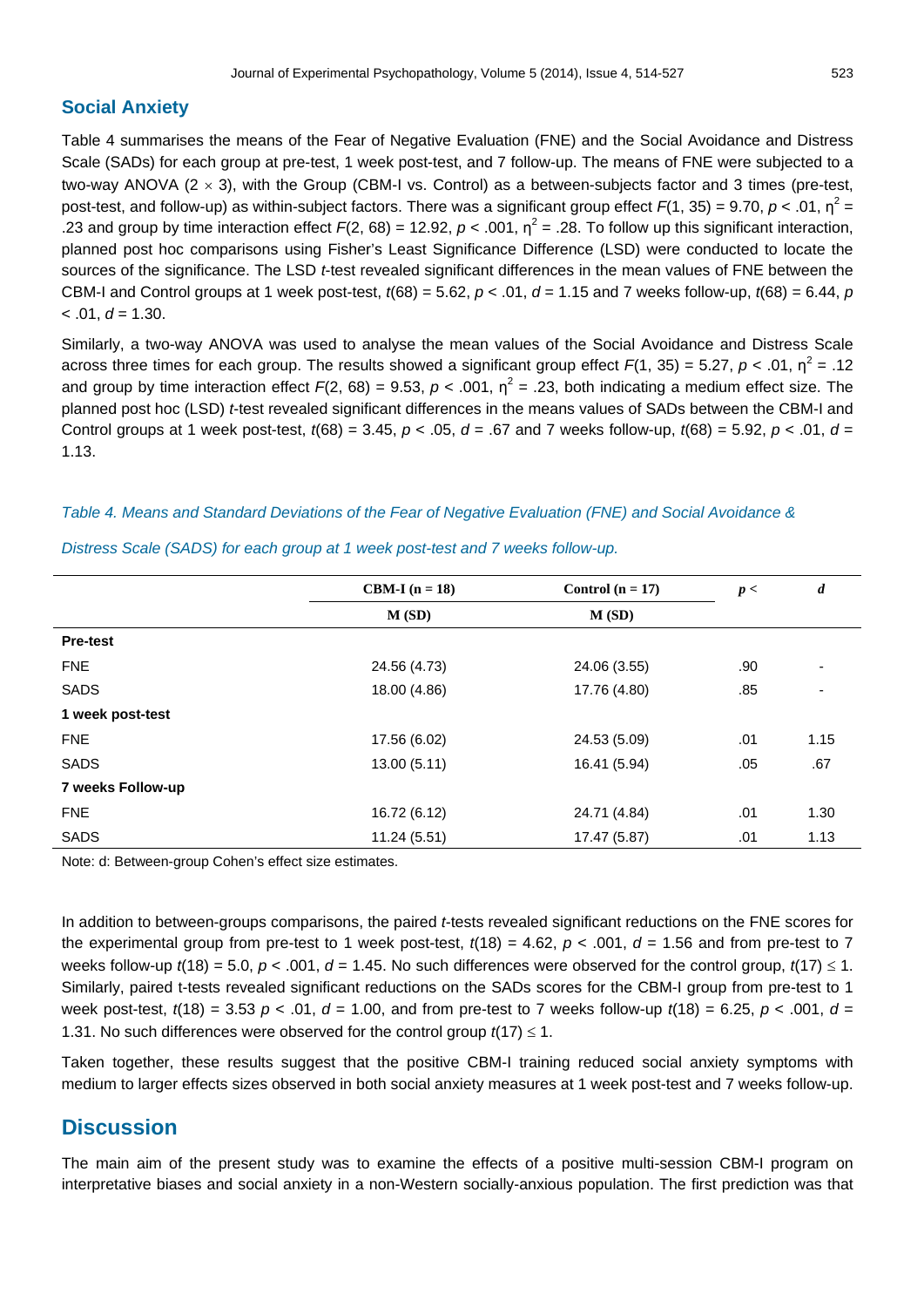the positive CBM-I training would increase positive interpretations (or reduce negative interpretations) of ambiguous scenarios in socially-anxious individuals as compared to a control condition. Consistent with this hypothesis, the results revealed that participants in the positive CBM-I made more positive interpretations and less negative interpretations than the control group. These results are consistent with the previous findings suggesting that the positive CBM-I training can facilitate a benign interpretation of ambiguous social scenarios in social anxiety (e.g., Beard & Amir, 2008; Beard, et al., 2011; Mobini et al., 2014; Murphy et al., 2007). The large between-group effect size on interpretative biases in the present study (*d* = 2.23) are similar to those of reported in similar multisession CBM-I studies: Beard and Amir (2008) with effect sizes of 1.85 and 2.25 and Amir & Taylor (2012) with effect sizes of .92 and 1.30.

The second prediction was that the positive CBM-I training would decrease social anxiety symptoms. In line with similar studies using Western populations (e.g., Amir & Taylor, 2012; Beard & Amir, 2008; Mobini et al., 2014), the results showed reductions in social anxiety symptoms in the CBM-I group as compared to the control condition. The fact that these positive changes in social anxiety are shown in two widely used social anxiety scales with larger effect sizes observed at 7 weeks follow-up suggests a robust effect of a multi-session CBM-I program on social anxiety. The multi-session CBM-I program demonstrates promising efficacy  $(d = .67 - 1.30)$ , with the betweengroup effect size for change in social anxiety symptoms comparable to previous multi-session CBM-I studies. For example, Amir and Taylor (2012) reported a large effect size on social anxiety with 8 sessions of CBM training and Beard & Amir (2008) reported a medium effect size (*d* = .65) following interpretation training for 8 sessions.

These findings imply that the therapeutic value of the CBM-I training can go beyond the practice sessions and produce more long-lasting positive effects. Taken together, results from this study suggest that positive CBM-I induced changes are not limited to socially-anxious individuals from the Western countries, and that similar changes can be observed in non-Western socially-anxious individuals. This is an interesting finding as it suggests that the CBM paradigm developed in a specific cultural context can be adopted and used with anxious people from a different cultural background with similar effects.

CBM-I is a novel intervention that is strongly grounded in the cognitive models of anxiety (Beck, et al., 1985; Clark & Wells, 1995; Rapee & Heimberg, 1997). It has been developed from the basic science laboratory research and generated very encouraging results in clinical and non-clinical populations (see Beard, 2011). CBM-I delivery requires minimal clinical supervision and it can provide a therapeutic alternative for socially-anxious patients who prefer a non-pharmacological intervention or patients who are reluctant to engage in 'talking therapies' requiring face-to-face contact with a therapist. CBM-I is a very flexible treatment. If the positive findings of CBM-I are repeated in controlled clinical trials, this computerised intervention could be used as a stand-alone treatment for patients who are not able to benefit from usual treatments for social anxiety. Given anxiety disorders impose a societal economic burden comparable with the cost of depression, with 54% of the cost expended for nonpsychiatric medical care of physical complaints (Shearer, 2007), the economic value of this treatment method can be of substantial benefits.

It is worth noting the primary limitations in this study as well as some suggestions for further investigations. First, as this study used a relatively small non-clinical sample of socially-anxious students, and mainly females, future studies using larger clinical samples with a more balanced gender and education distribution are needed. In this regard, the use of clinical trials would be particularly beneficial for further clarifying the clinical efficacy of CBM-I as a treatment method for social anxiety. Similarly, the effect sizes observed in this study should be interpreted with caution, given that effect sizes from small samples are known to be unreliable. Second, although the present study suggests some enduring positive changes in interpretative biases and social anxiety symptoms, future research should determine whether these changes improve social functioning in real-life social situations. For example, it is not clear whether developing benign interpretations of ambiguous situations can result in reductions in avoidance behaviors in socially-anxious individuals. Another interesting question is whether changes in negative interpretative biases can result in modifications of underlying thinking processes such as dysfunctional assumptions or negative core beliefs associated with social anxiety.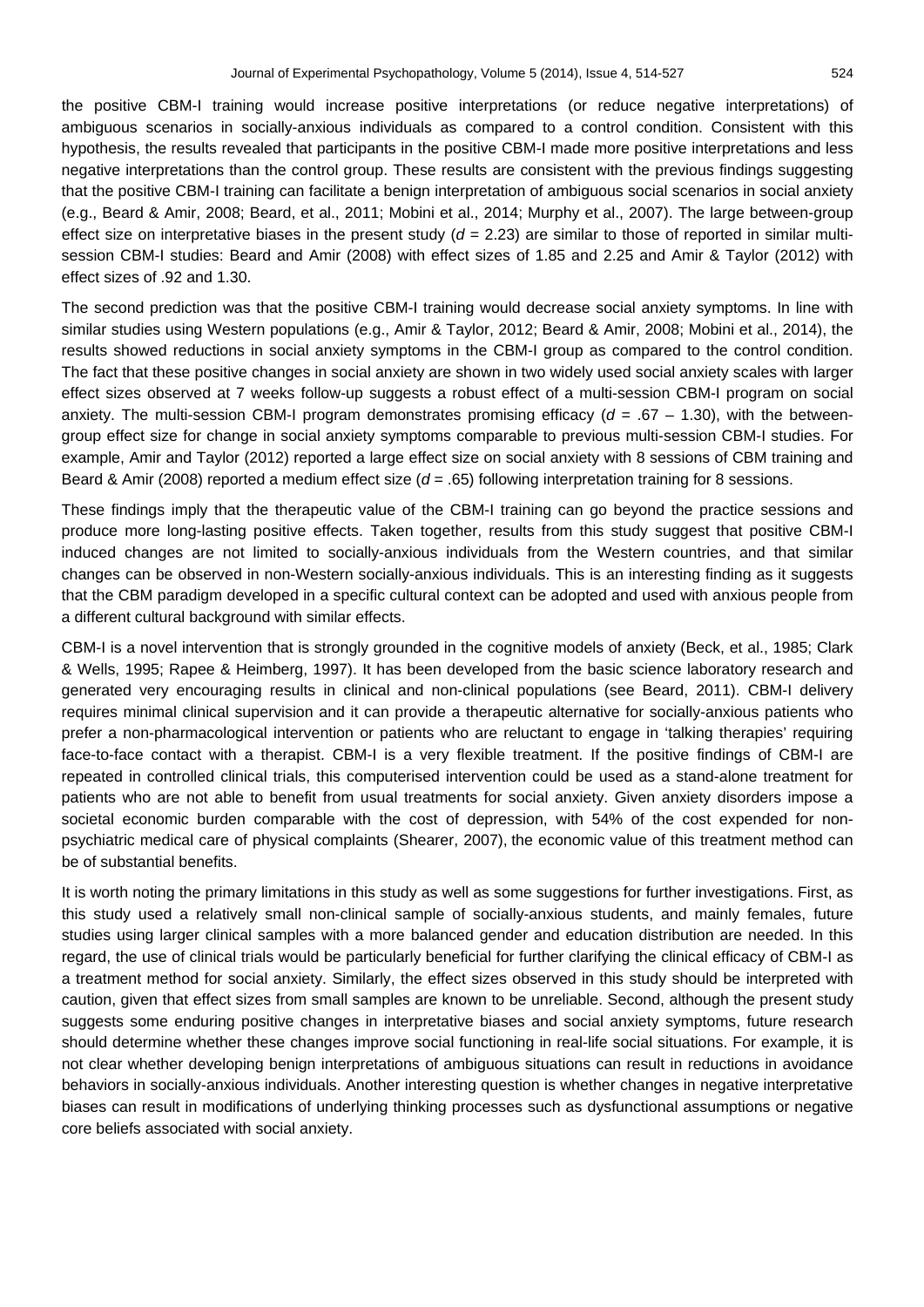# <span id="page-11-0"></span>**Conclusions**

Taken together, the results of present study provide further evidence for effectiveness of a multi-session positive CBM-I training in inducing positive interpretations of ambiguous scenarios and reducing social anxiety symptoms in a sample of non-Western socially-anxious individuals. It remains to be seen whether this experimental intervention can improve social functioning in real-life situations and result in long-lasting changes in underlying negative thinking patterns involved in the maintenance of social anxiety disorder. The results from different studies in Western and non-Western countries suggest that CBM-I has potential for further development and use across different cultures.

# <span id="page-11-1"></span>**References**

- Amir, N., Beard, C., & Bower, E. (2005). Interpretation bias and social anxiety. *Cognitive Therapy and Research, 29,* 433-443. <http://dx.doi.org/10.1007/s10608-005-2834-5>
- Amir, N., Taylor, C. T. (2012). Interpretation training in individuals with generalized social anxiety disorder: a randomized controlled trial. *Journal of Consulting and Clinical Psychology, 80,* 497-511. <http://dx.doi.org/10.1037/a0026928>
- Bar-Haim, Y., Lamy, D., Pergamin, L., Bakermans-Kranenburg, M. J., & van IJzendoorn, M. H. (2007). Threatrelated attentional bias in anxious and nonanxious individuals: A meta-analytic study. *Psychological Bulletin, 133,* 1–24. <http://dx.doi.org/10.1037/0033-2909.133.1.1>
- Beard, C. (2011). Cognitive bias modification for anxiety: Current evidence and future directions. *Expert Review of Neurotherapeutics, 11*, 299-311. <http://dx.doi.org/10.1586/ern.10.194>
- Beard, C., & Amir, N. (2008). A multi-session interpretation modification program: Changes in interpretation and social anxiety symptoms. *Behaviour Research and Therapy, 46,* 1135-1141. <http://dx.doi.org/10.1016/j.brat.2008.05.012>
- Beard, C., Weisberg, R. B., & Amir, N. (2011). Combined cognitive bias modification treatment for social anxiety disorder: A pilot trial. *Depression and Anxiety, 28,* 981–988. <http://dx.doi.org/10.1002/da.20873>
- Beck, A. T., & Clark, D. A. (1997). An information processing model of anxiety: Automatic and strategic processes. *Behaviour Research and Therapy, 35,* 49-58. [http://dx.doi.org/10.1016/S0005-7967\(96\)00069-1](http://dx.doi.org/10.1016/S0005-7967(96)00069-1)
- Beck, A. T., Emery, G., & Greenberg, R. L. (1985). *Anxiety disorders and phobia: A cognitive perspective*. New York: Basic Books.
- Beck. A. T, Steer, R. A., & Brown, G. K. (1996). *Manual for the Beck Depression Inventory-II*. San Antonio, TX: Psychological Corporation.
- Bowler, J. O., Mackintosh, B., Dunn, B. D., Mathews, A., Dalgleish, T., & Hoppitt, L. (2012). A comparison of cognitive bias modification for interpretation and computerized cognitive behavior therapy: Effects on anxiety, depression, attentional control, and interpretive bias. *Journal of Consulting and Clinical Psychology, 80,* 1021- 1033. <http://dx.doi.org/10.1037/a0029932>
- Brosan, L., Hoppitt, L., Sillence, A., Shelfer, L., & Mackintosh, B. (2011). Cognitive bias modification for attention and interpretation reduces trait and state anxiety study in a clinically anxious population. *Journal of Behavior Therapy and Experimental Psychiatry, 42,* 258–264. <http://dx.doi.org/10.1016/j.jbtep.2010.12.006>
- Bruch, M. A., Fallon, M., & Heimberg, R. G. (2003). Social phobia and difficulties in occupational adjustment. *Journal of Counseling Psychology, 50,* 109– 117. <http://dx.doi.org/10.1037/0022-0167.50.1.109>
- Clark, D. M., & Wells A. (1995). A cognitive model of social phobia. In R. G. Heimberg, M. R. Liebowitz, D. A. Hope, & F. R. Schneier (Eds.), *Social phobia: Diagnosis, assessment, and treatment* (pp. 69-93). New York: The Guilford Press.
- Clark, D. M., & McManus, F. (2002). Information processing in social phobia. *Biological Psychiatry, 51,* 92-100. [http://dx.doi.org/10.1016/S0006-3223\(01\)01296-3](http://dx.doi.org/10.1016/S0006-3223(01)01296-3)
- D'Andrade, R. (1995). *The development of cognitive anthropology.* Cambridge, UK: Cambridge University Press. <http://dx.doi.org/10.1017/CBO9781139166645>
- Fehm, L., Pelissolo, A., Furmarkc, T. & Wittchen, H.-U. (2005). Size and burden of social phobia in Europe. *European Neuropsychopharmacology 15*, 453 – 462. <http://dx.doi.org/10.1016/j.euroneuro.2005.04.002>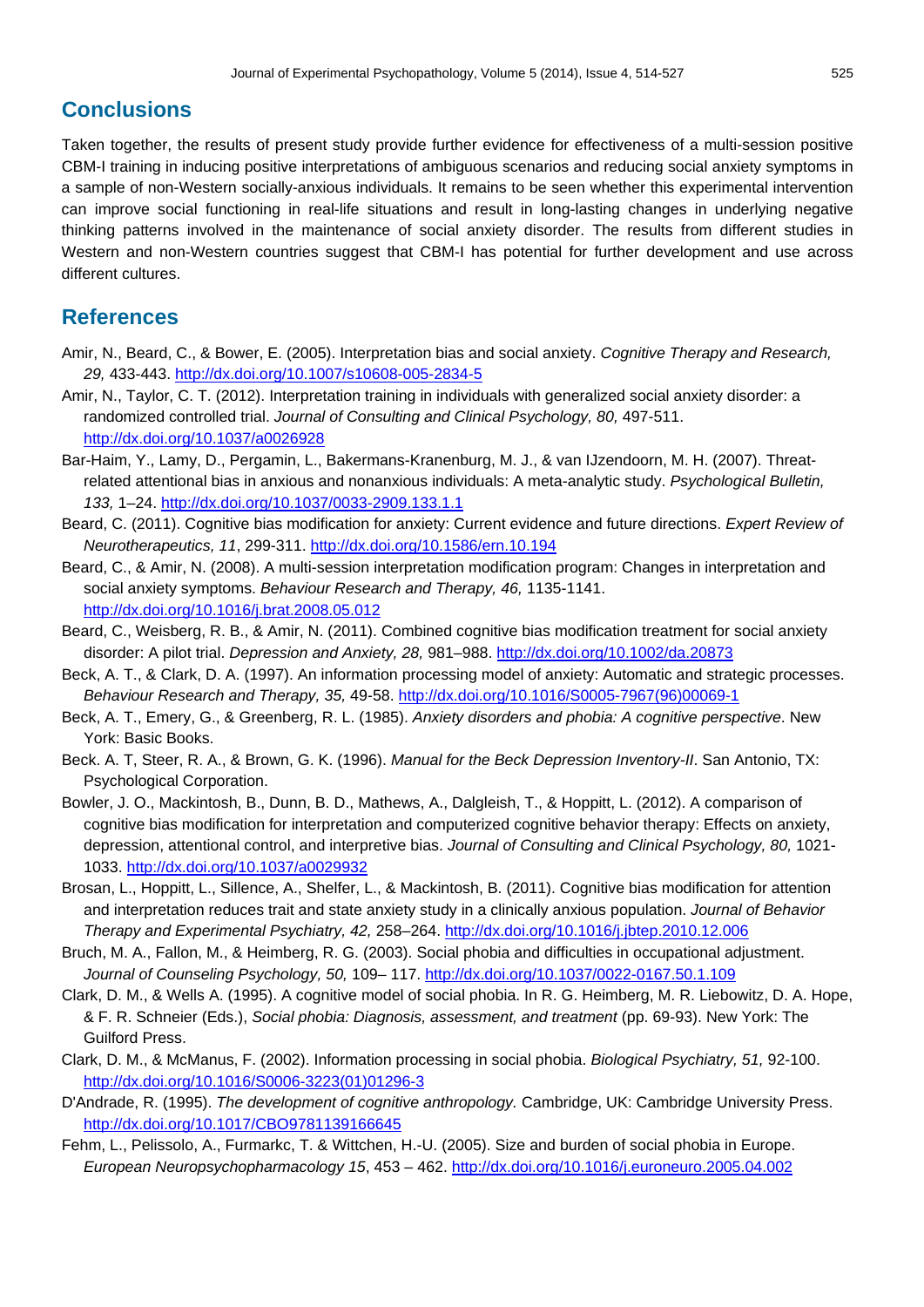- Fu, X., Du, Y., Au, S., & Lau, J. Y. F. (2013). Reducing negative interpretations in adolescents with anxiety disorders: A preliminary study investigating the effects of a single session of cognitive bias modification training. *Developmental Cognitive Neuroscience, 4,* 29-37. <http://dx.doi.org/10.1016/j.dcn.2012.11.003>
- Ghassemzadeh, H., Mojtabai, R., Karamghadiri, N., & Ebrahimkhani, N. (2005). Psychometric properties of a Persian-language version of the Beck Depression Inventory - Second edition: BDI-II-PERSIAN. *Depression and Anxiety, 21,* 185-192. <http://dx.doi.org/10.1002/da.20070>
- Heinrichs, N., & Hofmann, S. G. (2001). Information processing in social phobia: A critical review. *Clinical Psychology Review, 21,* 751-770. [http://dx.doi.org/10.1016/S0272-7358\(00\)00067-2](http://dx.doi.org/10.1016/S0272-7358(00)00067-2)
- Hertel, P. H., Brozovich, F., Joormann, J., & Gotlib, I. H. (2008). Biases in interpretation and memory in generalized social phobia. *Journal of Abnormal Psychology, 117,* 278-288. <http://dx.doi.org/10.1037/0021-843X.117.2.278>
- Hirsch, C. R., & Clark, D. M. (2004). Information-processing bias in social phobia. *Clinical Psychology Review, 24,* 799-825. <http://dx.doi.org/10.1016/j.cpr.2004.07.005>
- Holmes, E. A., Lang, T. J., & Shah, D. M. (2009). Developing interpretation bias modification as a "cognitive vaccine" for depressed mood - Imagining positive events makes you feel better than thinking about them verbally. *Journal of Abnormal Psychology, 118,* 76-88. <http://dx.doi.org/10.1037/a0012590>
- Holmes, E. A., Mathews, A., Dalgleish, T., & Mackintosh, B. (2006). Positive interpretation training: Effects of mental imagery versus verbal training on positive mood. *Behaviour Therapy, 37,* 237–247. <http://dx.doi.org/10.1016/j.beth.2006.02.002>
- Huppert, J. D., Pasupuleti, R. V., Foa, E. B., & Mathews, A. (2007). Interpretation biases in social anxiety: Response generation, response selection, and self-appraisals. *Behaviour Research and Therapy, 45,* 1505- 1515. <http://dx.doi.org/10.1016/j.brat.2007.01.006>
- Katzelnick, D. J., & Greist, J. H. (2001). Social anxiety disorder: an unrecognized problem in primary care. *Journal of Clinical Psychiatry, 62,* 11– 16.
- Kessler, R. C., Berglund, P., Demler, O., Jin, R., & Walters, E. E. (2005). Lifetime prevalence and age-of-onset distributions of DSM-IV disorders in the National Comorbidity Survey Replication. *Archives of General Psychiatry, 62*, 593-602. <http://dx.doi.org/10.1001/archpsyc.62.6.593>
- Ledley, D. R., & Heimberg, R. G. (2006). Cognitive vulnerability to social anxiety. *Journal of Social and Clinical Anxiety, 25,* 755-778.
- Mackintosh, B., Mathews, A., Yiend, J., Ridgeway, V., & Cook, E. (2006). Induced biases in emotional interpretation influence stress vulnerability and endure despite changes in context. *Behavior Therapy, 37,* 209- 222. <http://dx.doi.org/10.1016/j.beth.2006.03.001>
- Mahmodi, M., Godarzi, M. A., Taghavi, M., R., & Rahimi, C. (2010). The effect of short-term caucused metacognition based treatment on social phobia: a single case study. *Journal of Mental Health Issues (Iran, in Persian), 12(3),* 41-63.
- Mathews, A., & Mackintosh, B. (1998). A cognitive model of selective processing in anxiety. *Cognitive Therapy and Research, 22,* 539-560. <http://dx.doi.org/10.1023/A:1018738019346>
- Mathews, A., & Mackintosh, B. (2000). Induced emotional interpretation bias and anxiety. *Journal of Abnormal Psychology, 109,* 602-615. <http://dx.doi.org/10.1037/0021-843X.109.4.602>
- Mathews, A., & MacLeod, C. (1994). Cognitive approaches to emotion and emotional disorders. *Annual Review of Psychology, 45,* 25-50. <http://dx.doi.org/10.1146/annurev.ps.45.020194.000325>
- Mobini, S., & Grant, A. (2007). Clinical implications of attentional bias in anxiety disorders. *Psychotherapy: Theory, Research, Practice, Training, 44,* 450-462. <http://dx.doi.org/10.1037/0033-3204.44.4.450>
- Mobini, S. Mackintosh, B, Illingwirth, J., Gega, L., Langdon, P., & Hoppitt, L. (2014). Effects of implicit and explicit cognitive bias modification and computer-aided cognitive-behaviour therapy on cognitive Biases and Social Anxiety. *Journal of Behavior Therapy and Experimental Psychiatry, 45,* 272-279. <http://dx.doi.org/10.1016/j.jbtep.2013.12.002>
- Mobini, S., Reynolds, S., & Mackintosh, B. (2013). Clinical Implications of Interpretation Bias in Social Anxiety: An integrative literature review. *Cognitive Therapy and Research, 37,* 173-182. [http://dx.doi.org/10.1007/s10608-](http://dx.doi.org/10.1007/s10608-012-9445-8) [012-9445-8](http://dx.doi.org/10.1007/s10608-012-9445-8)
- Morris, M. W., & Peng, K. (1994). Culture and cause: American and Chinese attributions for social and physical events. Journal of Personality and Social Psychology, 67, 949-971. [http://dx.doi.org/10.1037/0022-](http://dx.doi.org/10.1037/0022-3514.67.6.949) [3514.67.6.949](http://dx.doi.org/10.1037/0022-3514.67.6.949)